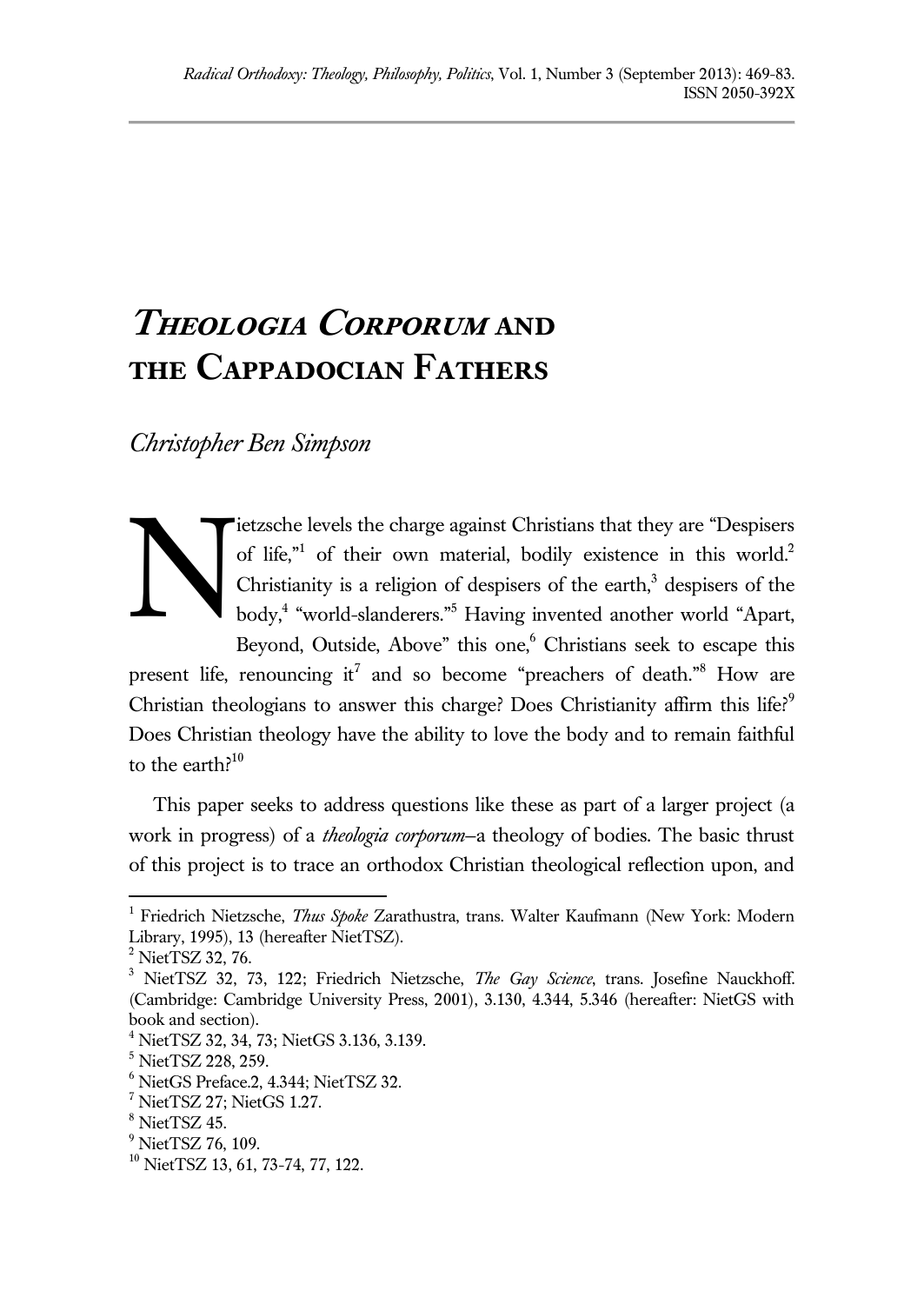affirmation of, bodies taken in three interrelated senses: the *corporeal* (regarding the material world as such), the *corporal* (regarding human bodies), and the *corporate* (regarding social bodies, their languages, practices and histories). As a corollary, it critiques a perhaps all-too-common kind of Christian thought and practice evident in the past and alive and well today—a Christianity that (1) degrades the physical world in favor the spiritual realm, that (2) devalues the human body as sinful "flesh" in favor of souls worth saving, and that (3) demeans the social as the sinful "world" (seeking to escape entanglements with language, social practices, or history) in favor one's individual "relationship" with God such a Christianity is seen to be a distortion of orthodox Christianity. Furthermore, this project explores how many of the distinctive doctrines of Christianity (such as that of the Trinity, Creation, the Incarnation, the Resurrection, the Church, the Sacraments, and so on) entail a robust affirmation of the world, the body, and the social. Thus the affirmation of the material, etc., does not merely "fit" within a Christian view of the world, but it could be that the Christian enables a more affirmative, more profound and coherent affirmation of the corporeal, the corporal and the corporate than that of a mere materialism.

In particular, this paper presents the contribution of the Cappadocian Fathers—Basil of Caesarea, Gregory of Nazianzus, and Gregory of Nyssa—toward such a *theologia corporum*. At first blush, the Cappadocian Fathers could be seen as poster children for a Christianity that demeans the body—monks (Basil, indeed one of the founders of Eastern monasticism) practicing, in Nietszche's words, the ascetic's "slow suicide"<sup>11</sup>-mystics, otherworldly, philosophical theologians, who had imbibed deeply from Platonism—who in their love of the divine sought to flee the material, in particular the material stuff of their own bodies, the flesh that would draw them away from God and to flee the mass of other people's bodies, society, favoring the eternal over against the time-bound. We will see that this is all something of a caricature. Presenting briefly the contributions of Basil of Caesarea, Gregory of Nazianzus, and Gregory of Nyssa—giving particular attention to the last—to such a project, this paper follows this broadly chiastic structure: First, on the corporeal, the creation and the nature of the universe; second, on the corporal—the human composition of body and soul and its

 $11$  NietGS 3.131.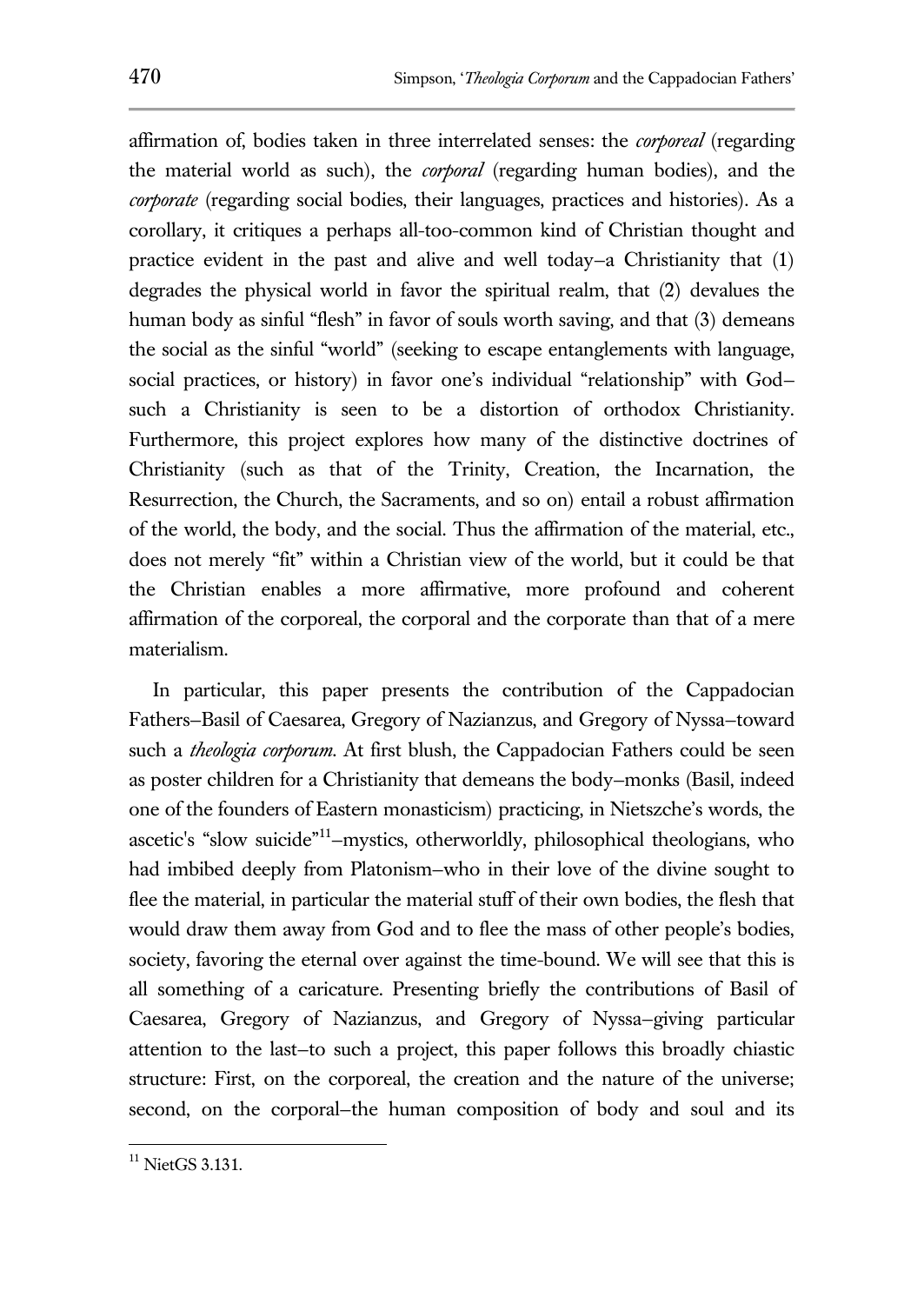dissolution; third (and especially briefly), on the corporate; and fourth and fifth the corporal and the corporeal: on the Incarnation, theosis, and the restoration of all things. This progression is cumulative like climbing a mountain—not leaving the material, but ascending it—with the later including the earlier, the higher the lower.

### **The Corporeal: Creation**

 $\overline{a}$ 

God as Spirit is incorporeal, without a body<sup>12</sup>-without composition and so without corruption or dissolution.<sup>13</sup> God, as presented by Gregory of Nyssa and Gregory of Nazianzus, is infinite—"free from limitation," "enclosed by no boundary,"<sup>14</sup> such that there is no "dividing line" between God and the universe.<sup>15</sup> God is the good<sup>16</sup> and loving Benefactor,<sup>17</sup> the "fount of love"<sup>18</sup> whose true being, whose true life is the "cause" of the life and subsistence of the world.<sup>19</sup>

<sup>12</sup> Basil of Caesarea, *On the Holy Spirit*, trans. Bloomfield Jackson, in *Nicene and Post-Nicene Fathers: Second Series, Volume VIII Basil: Letters and Select Works*, ed by Philip Schaff (Eerdmans 1975), 6, 9 (hereafter BasOHS); Gregory of Nazianzus, *The Second Theological Oration, Oration* 28.9 in *On God and Christ: The Five Theological Orations and Two Letters to Cledonius*. Tr. by Lionel Wickham (Yonkers: St. Vladimir's Seminary Press, 2002) (hereafter the particular Theological Oration); Gregory of Nyssa, *The Life of Moses*, trans. Abraham J. Malherbe and Everett Ferguson (New York: HarperCollins, 2006), II.Eternal Progress (hereafter NysLM).

<sup>&</sup>lt;sup>13</sup> Gregory of Nazianzus, The Second Theological Oration, Oration 28.7; NysAE 1.15; NysLM II.Eternal Progress.

<sup>14</sup> Gregory of Nyssa, *Not Three Gods*, trans. William Moore and Henry Austin Wilson, *Nicene and Post-Nicene Fathers: Second Series, Volume V Gregory of Nyssa: Dogmatic Treatises, Etc*. Ed by Philip Schaff (Grand Rapids: Eerdmans, 1983) (hereafter NysNTG); Gregory of Nyssa, *Against Eunomius*, trans. William Moore and Henry Austin Wilson, in *Nicene and Post-Nicene Fathers: Second Series, Volume V Gregory of Nyssa: Dogmatic Treatises, Etc*., ed. Philip Schaff (Grand Rapids: Eerdmans, 1983), 1.15, 8.5 (hereafter NysAE); NysLM I.Prologue, II.Eternal Progress.

NysLM II.Eternal Progress: "It most certainly follows, then, that those who think God is bounded conclude that he is enclosed by evil." — "he who encloses the Divine by any boundary makes out that the Good is ruled over by its opposite."

<sup>&</sup>lt;sup>15</sup> Gregory of Nazianzus, The Second Theological Oration, Oration 28.9.

<sup>16</sup> Basil of Caesarea, *Hexaemeraon*, trans. Bloomfield Jackson, in *Nicene and Post-Nicene Fathers: Second Series, Volume VIII Basil: Letters and Select Works*, ed. Philip Schaff (Eerdmans 1975), 1.7 (hereafter BasHex); NysLM I.Prologue.

<sup>&</sup>lt;sup>17</sup> BasHex 1.2, 3.10; Gregory of Nyssa, The *Great [Catechetical] Oration*, trans. William Moore and Henry Austin Wilson. In *Nicene and Post-Nicene Fathers: Second Series, Volume V Gregory of*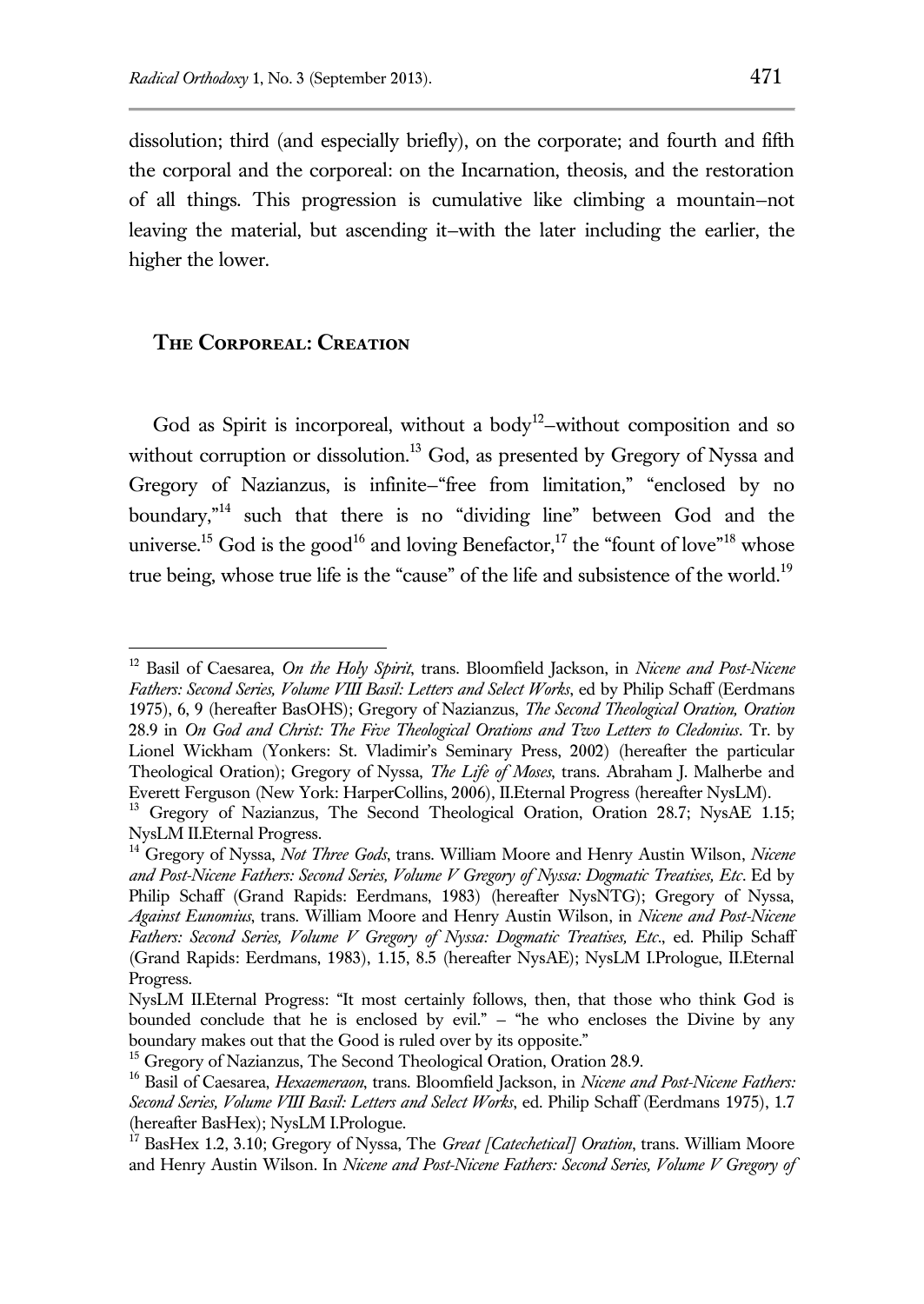God, then, in a manner beyond our understanding,<sup>20</sup> created the universefreely giving forth<sup>21</sup> and bringing it into being<sup>22</sup> from nothing<sup>23</sup>-thus giving rise to the fundamental distinction between created and uncreated nature.<sup>24</sup> Such creation, for the Cappadocian Fathers, is trinitarian, happening by inseparably mutual action<sup>25</sup> such that "every operation which extends from God to the Creation…has its origin from the Father, and proceeds through the Son, and is perfected in the Holy Spirit<sup>"26</sup>-"beginning from the Father, advancing through the Son, and completed in the Holy Spirit,"<sup>27</sup> such that "whatever comes to pass…comes to pass by the action of the Three."<sup>28</sup>

Dividing the created world into the invisible/intelligible/incorporeal domain and the visible/sensible/corporeal domain,<sup>29</sup> the Cappadocian Fathers characterize the corporeal in terms of that which is substantially (Gregory of Nazianzus writes in terms of the "thick" or "heavy"<sup>30</sup>) located in space and time.<sup>31</sup> As spatially extended, corporeal beings are divisible and thus composite,  $32$ 

 $^{26}\,$  NysNTG; BasOHS 16.

 $^{28}$  NysNTG.

 $^{31}$  NysAE 1.14.

*Nyssa: Dogmatic Treatises, Etc*., ed. Philip Schaff (Grand Rapids: Eerdmans, 1983), 15 (hereafter NysGCO).

<sup>&</sup>lt;sup>18</sup> Gregory of Nyssa, *On the Making of Man*, trans. William Moore and Henry Austin Wilson, in *Nicene and Post-Nicene Fathers: Second Series, Volume V Gregory of Nyssa: Dogmatic Treatises, Etc*., ed. Philip Schaff (Grand Rapids: Eerdmans, 1983), 5.2 (hereafter NysOMM).

<sup>&</sup>lt;sup>19</sup> NysGCO 11; NysLM II.Eternal Progress.

<sup>20</sup> Gregory of Nyssa, *On the Soul and the Resurrection*, trans. William Moore and Henry Austin Wilson, in *Nicene and Post-Nicene Fathers: Second Series, Volume V Gregory of Nyssa: Dogmatic Treatises, Etc*., ed. Philip Schaff (Grand Rapids: Eerdmans, 1983) (hereafter NysOSR); NysGCO 11; NysLM II.The Departure from Egypt.

<sup>&</sup>lt;sup>21</sup> Gregory of Nazianzus, The Second Theological Oration, Oration 28.11, 31.31-33.  $\rm ^{22}$  NysAE 4.2.

<sup>23</sup> Gregory of Nyssa, *On the Faith*, trans. William Moore and Henry Austin Wilson, in *Nicene and Post-Nicene Fathers: Second Series, Volume V Gregory of Nyssa: Dogmatic Treatises, Etc*., ed. Philip Schaff (Grand Rapids: Eerdmans, 1983); NysOMM 24.3; NysAE 5.4.  $24$  NysAE 5.1, 5.4, 8.5.

<sup>25</sup> BasHex 2.6, 9.6; BasOHS; Gregory of Nyssa, On the Faith; NysNTG; Gregory of Nyssa, *On the Holy Spirit, against the followers of Macedonius*, trans. William Moore and Henry Austin Wilson, in *Nicene and Post-Nicene Fathers: Second Series, Volume V Gregory of Nyssa: Dogmatic Treatises, Etc*., ed. Philip Schaff (Grand Rapids: Eerdmans, 1983) (hereafter NysOHSafM).

<sup>&</sup>lt;sup>27</sup> NysOHSafM.

 $29$  BasHex 6.1, 6.11; NysOSR; NysOMM 8.5; NysAE 1.22; NysGCO 6; NysLM II.The Mountain of Divine Knowledge.

<sup>30</sup> Gregory of Nazianzus, *The Second Theological Oration*, Oration 28.3; Gregory of Nazianzus, *The Third Theological Oration*, Oration 29.19.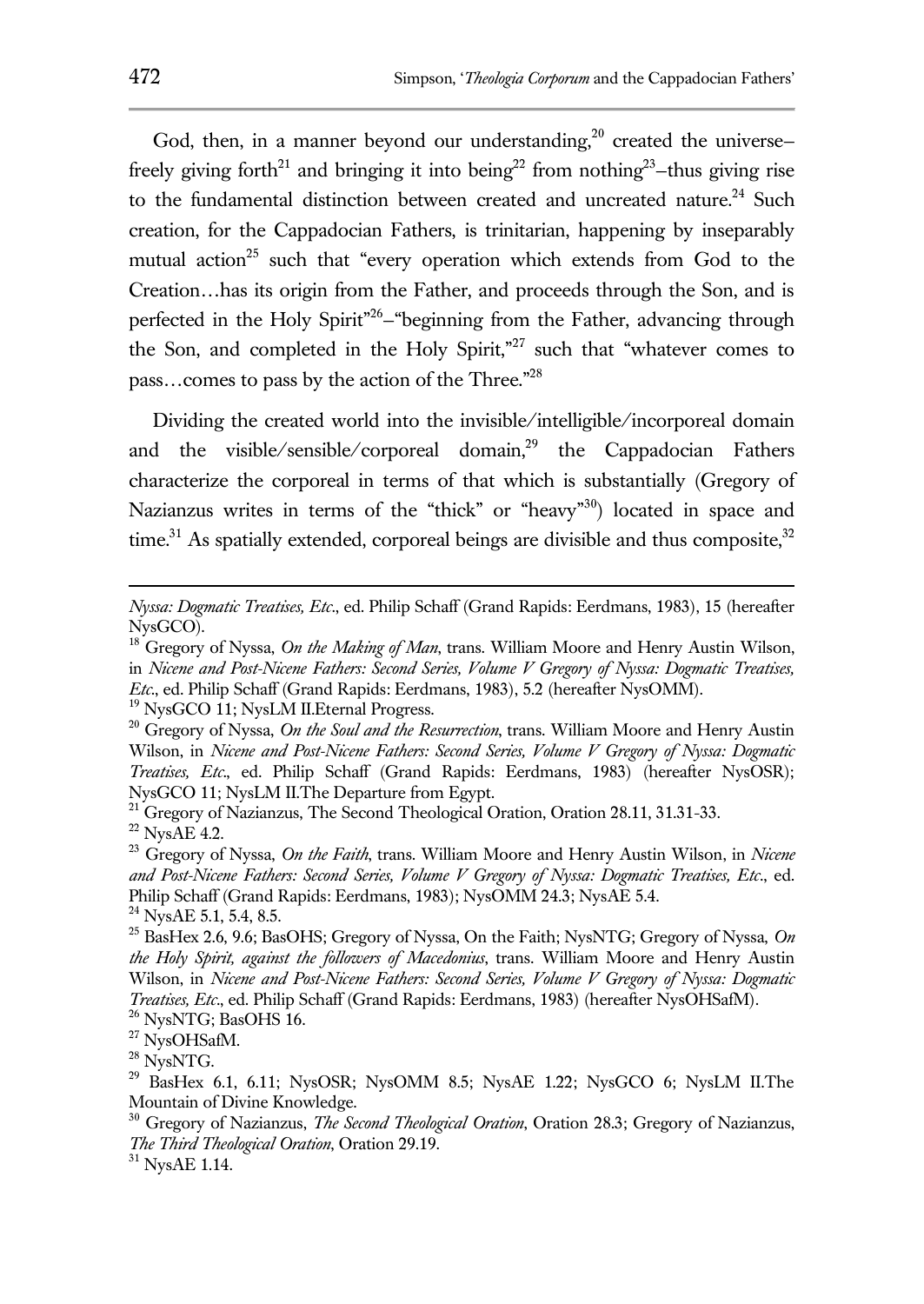a combination of various qualities.<sup>33</sup> Such beings (especially living beings) also exist as changing in the temporal succession of birth and death, $34$  in, for instance, the material generation of plants and animals<sup>35</sup>-an immanent becoming, unfolding, evolution of fertility and productivity<sup>36</sup> that Basil describes as being like seeds $37$  unfolding and evolving "without interruption" over "the course of ages."<sup>38</sup> coming "to life with the means of assuring their preservation."<sup>39</sup> Gregory of Nyssa sees the change of the "coming to be" of creation as instilling within the corporeal a becoming, a mutability in its being.<sup>40</sup> Gregory describes this mutability<sup>41</sup> as "the offspring of rest and motion,"<sup>42</sup> an interrelation of the contraries of flux and stability—an "interweaving [of] change in the stable nature and motion with that which is not subject to change."<sup>43</sup> The corporeal order has a dynamism—it is "always advancing by way of motion" with an "inability to rest"—such that "if it should ever cease moving it will assuredly have cessation also of its being."<sup>44</sup> This dynamic becoming is constituted by Divine Wisdom as an orderly process, such that there is "a concord of the whole creation with itself, and the natural contrariety does not break the chain of agreement."<sup>45</sup> Of the "instinctive law,"<sup>46</sup> the being-together in nature's community of difference, Gregory marvels at "how elements essentially opposed to each other are all woven together in an ineffable union to serve one common end, each contributing its particular force to maintain the whole; how the unmingling and mutually repellent do not fly apart from each other by virtue of their peculiarities, any more than they are destroyed, when compounded, by such contrariety."<sup>47</sup> Basil, in his *Orations on the Hexaemeron* describes the artful purpose

<sup>39</sup> BasHex 9.4.

<sup>41</sup> NysAE 4.1; NysLM II. The Burning Bush.

<sup>47</sup> NysOSR.

<sup>32</sup> Gregory of Nazianzus, *The Second Theological Oration*, Oration 28.7.

<sup>33</sup> NysOSR.

 $34$  BasHex 1.5.

<sup>35</sup> BasHex 5.8; NysAE 8.3.

<sup>36</sup> BasHex 2.1, 2.3.

<sup>37</sup> BasHex 7.2.

<sup>38</sup> BasHex 5.5, 5.10.

<sup>40</sup> NysOMM 16.14; NysGCO 6; NysLM II.Birth and Childhood.

 $42$  NysOMM 1.2.

<sup>43</sup> NysOMM 1.4. See NysOMM 1.1-4.

 $44$  NysOMM 13.1.

<sup>45</sup> NysGCO 1, 6, 28.

<sup>46</sup> Gregory of Nazianzus, *The Second Theological Oration*, Oration 28.6, 28.16; BasHex 7.4, 7.5.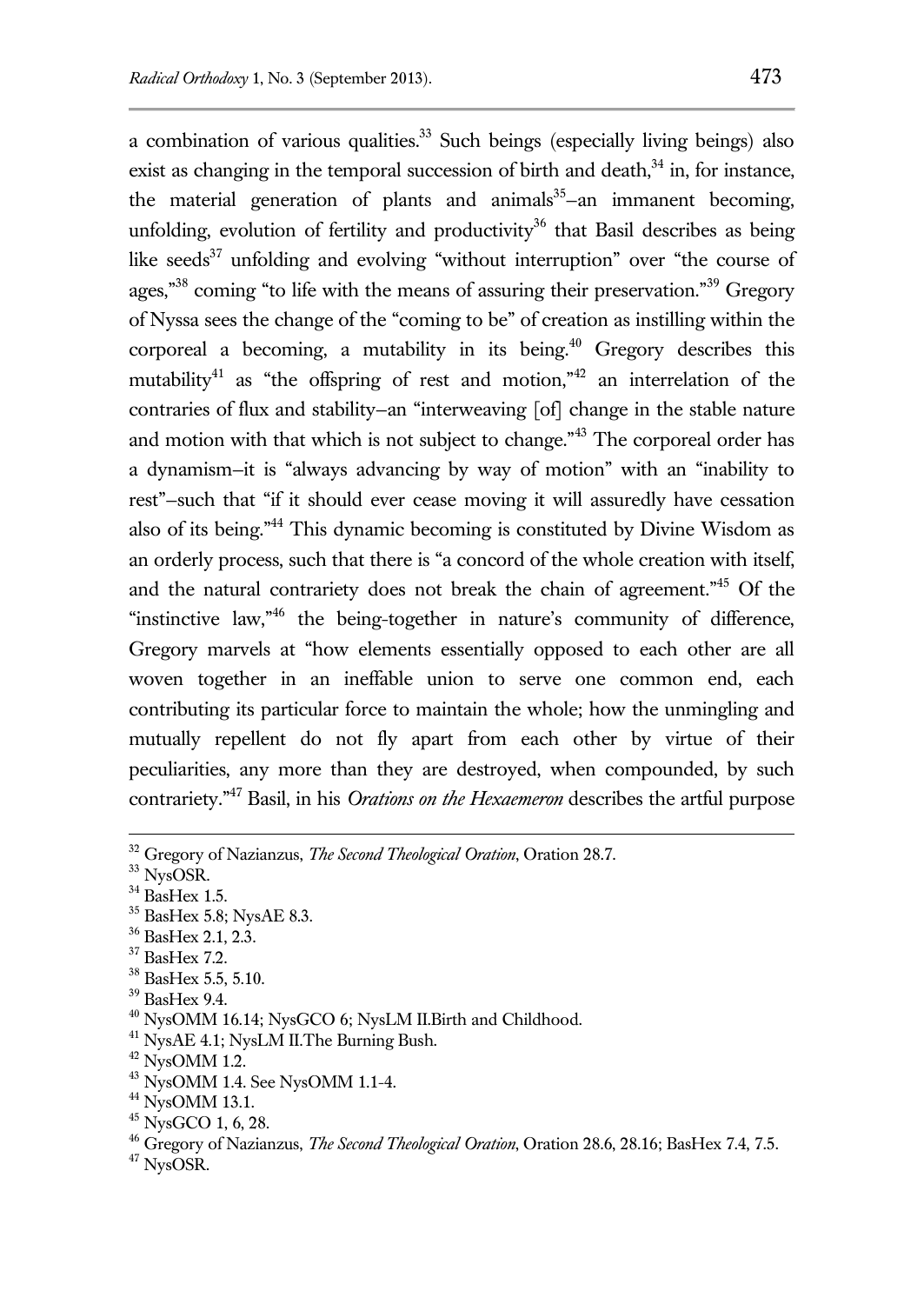of this dynamic order in terms of "fitness" or "usefulness"<sup>48</sup> —the goodness of the world is manifest in its manifold developing and working together in an harmonious and elegant whole.<sup>49</sup> "The great and prodigious show of creation"<sup>50</sup> manifests integrity and order,<sup>51</sup> a beauty at once grand and minute. The universe is a vast whole<sup>52</sup> exhibiting an "indissoluble attachment," so as to be as a "great" city"<sup>53</sup> or an "harmonious symphony"<sup>54</sup> —"so perfect a fellowship and harmony that the most distant, in spite of their distance, appeared united in one universal sympathy."<sup>55</sup> The beauty of creation is also minute–an elaborate and complex "grandeur" even in the smallest things,<sup>56</sup> of an insect or the least plant<sup>57</sup>-such that "a blade of grass is sufficient to occupy all your intelligence in the contemplation of the skill which produced it."<sup>58</sup> Such a picture is a celebration, a "recital" of the plurality and diversity and variety of creation<sup>59</sup>-not just the lily of the field and the bird of the air but all of the many plants and blooms and flying creatures and animals and geographical formations $60$ -"for the marvels of creation," Basil writes, come "one after the other in constant succession like the waves."<sup>61</sup> Beyond this celebration of the corporeal world in itself, the beauty, order and majesty of the corporeal world help us to discover and to know and to admire and to love the wisdom and art and goodness of this world's Creator and Benefactor.<sup>62</sup> Indeed, there seems to be a coinciding of the intelligible order of the world as pointing to God (who is ultimately unknowable) and the ultimate unknowability of the world. $63$  Our understanding of God, such as it is, does not

- <sup>52</sup> BasHex 6.11.
- <sup>53</sup> BasHex 6.1.
- <sup>54</sup> BasHex 1.7.
- <sup>55</sup> BasHex 2.2.
- <sup>56</sup> BasHex 5.9, 5.10, 6.11, 7.4.
- <sup>57</sup> BasHex 6.11; NysAE 10.1.
- <sup>58</sup> BasHex 5.3.
- <sup>59</sup> BasHex 7.6; NysOMM 1.5.

<sup>48</sup> BasHex 1.6., 3.10, 5.4.

 $49$  BasHex 4.6, 5.4.

 $^{50}$  BasHex 6.1.

<sup>51</sup> BasHex 1.1, 9.4.

<sup>60</sup> BasHex 5.9, 7.2, 8.4; Gregory of Nazianzus, *The Second Theological Oration*, Oration 28.23, 28.25, 28.26.

 $^{61}$  BasHex 7.6.

<sup>62</sup> BasHex 1.6, 1.11, 3.10, 5.9, 6.1; Gregory of Nazianzus, *The Second Theological Oration*, Oration 28.3, 28.13, 28.16; NysGCO summary, 12.

<sup>63</sup> Gregory of Nazianzus, *The Second Theological Oration*, Oration 28.5, 28.21, 30.17.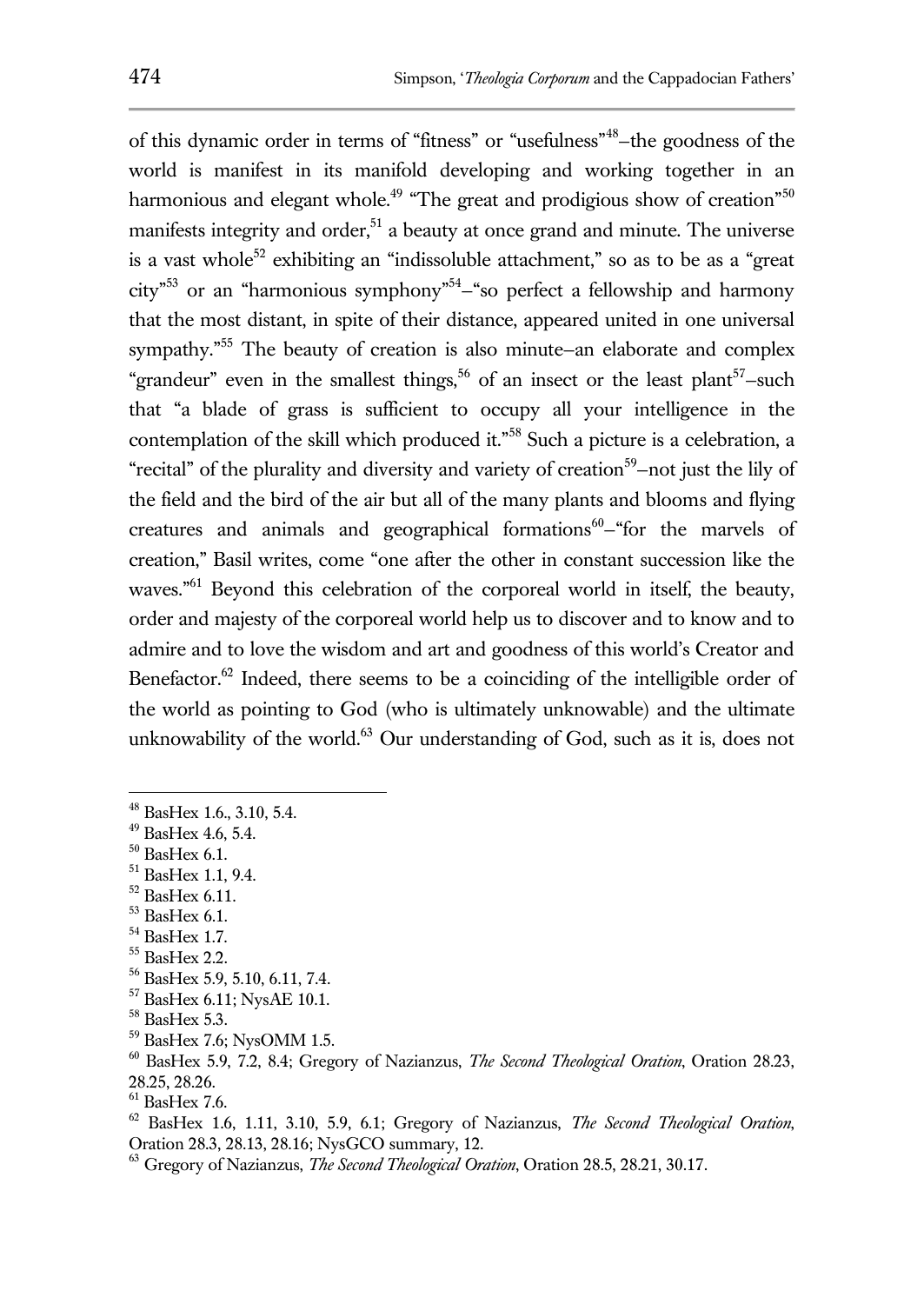function as an Archimedean point for the Cappodocian Fathers. The world declares the glory of the ineffable God—such that "all shows ineffable wisdom" and "the inexhaustible wisdom which is displayed in the works of creation."<sup>64</sup> And this serves to deepen our perplexity before a creation that exceeds our full grasp and mastery—be it in the microscopic part or the telescopic whole or the human between.<sup>65</sup>

Beyond the corporeal world's pointing to God from its beautiful design, God, for the Cappodocian Fathers, pervades and "fills the universe"<sup>66</sup>-"in everything, penetrating it, embracing it, and seated in it."<sup>67</sup> The divine Word sustains creation in "the care and providence of God" and "holds in…unforced consent the nature of all things that are."<sup>68</sup> The Spirit fills the world.<sup>69</sup> The Triune God is the sustaining life of the world,<sup>70</sup> such that all things participate and have a "share" and a "portion of the Divine fellowship"<sup>71</sup> which "holds together Nature in existence" with continual care.<sup>72</sup>

## **The Corporal: The Human**

Human being, for the Cappadocian Fathers was created "formed of earth," human from humus, "the work of God's hands"<sup>73</sup>-composed from a material substratum,<sup>74</sup> "of the atoms of the universe,"<sup>75</sup> from our "kindred dust."<sup>76</sup> More

<sup>64</sup> BasHex 5.8, 8.8.

<sup>65</sup> Gregory of Nazianzus, *The Second Theological Oration*, Oration 28.5, 28.21; Gregory of Nazianzus, *The Fourth Theological Oration*, Oration 30.17; BasHex 5.3, 5.7, 8.8.

<sup>66</sup> Gregory of Nazianzus, *The Second Theological Oration*, Oration 28.8; Gregory of Nazianzus, The Fifth Theological Oration, Oration 31.29.

 $67$  NysGCO 25.

<sup>68</sup> BasOHS 8.

<sup>69</sup> BasOHS 23.

<sup>70</sup> NysAE 8.5; NysLM II.Eternal Progress.

<sup>71</sup> NysGCO 6, 12. See also Gregory of Nyssa, *On the Faith*; NysOMM 12.9, 12.10; NysLM II.The Burning Bush.

<sup>72</sup> NysGCO 25; BasHex 9.5.

NysAE 1.22: "The fountain, the origin, the supply of every good is regarded as being in the world that is uncreate, and the whole creation inclines to that, and touches and shares the Highest Existence only by virtue of its part in the First Good."

<sup>73</sup> BasHex 6.1; Gregory of Nazianzus, *The First Theological Oration*, Oration 27.7.

 $^{74}$  NysOMM 30.4.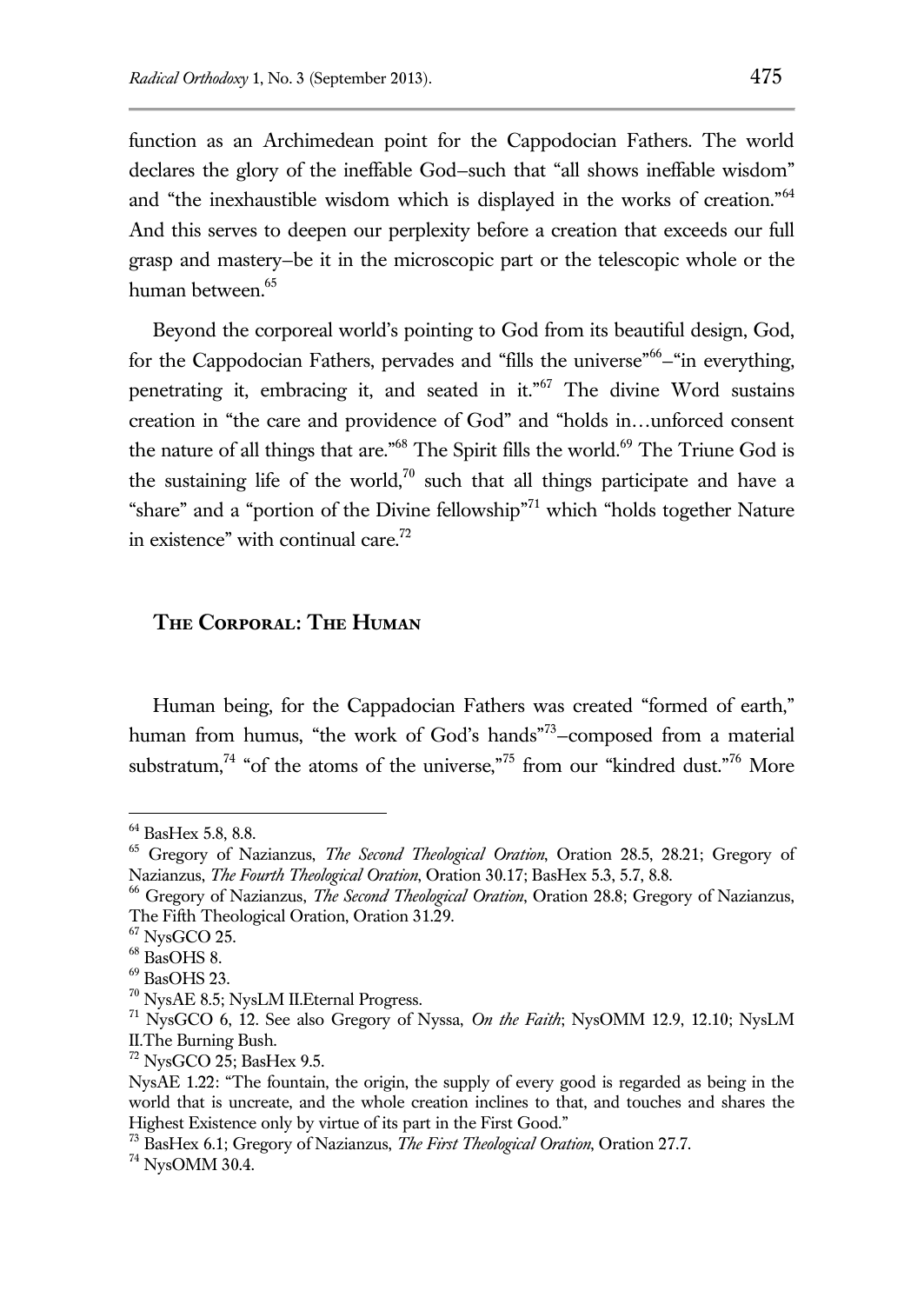specifically, "the Deity," Gregory of Nyssa explains, "proceeded by a sort of graduated and ordered advance to the creation of man<sup>"77</sup>-an inclusive, ascending development from inanimate matter to vegetative life to animal life to rational life, with the higher and later always including the lower and earlier<sup>78</sup>-such "that nature makes an ascent as it were by steps—I mean the various properties of life from the lower to the perfect form."<sup>79</sup> Created in likeness to the natural world,  $80$ the development of the human as such—as a gathering together of what came before it (the material, vegetative life, animal life)—is echoed in the development of the body of a human individual as coinciding with the development and "blending" of the "forms" or "forces" or "powers" of his or her soul.<sup>81</sup>

For Gregory of Nyssa ours is a "compound nature" of body and soul<sup>82</sup> bearing a "double likeness"—a likeness to the rest of the material world and a likeness to God<sup>83</sup>-as a kind of a "mean" between the Divine nature and the material.<sup>84</sup> Created in the image of God, there is in us "an element akin to God,"<sup>85</sup> the mind or soul, "which is the likeness of the Creator," <sup>86</sup> which participates in some of the properties of the Creator<sup>87</sup> and was intended to be governed by God.<sup>88</sup> A key element of this image, then, is our freedom from necessity, $8^9$  our ability, to some

<sup>75</sup> NysOSR.

 $76$  NysOSR; NysOMM 6, 8.

<sup>77</sup> NysOSR.

<sup>78</sup> NysOMM 8.5; NysOSR.

<sup>79</sup> NysOMM 8.7.

<sup>80</sup> NysOMM 16.1.

<sup>81</sup> NysOSR; NysOMM 8.4, 8.5, 14.2.

<sup>82</sup> NysOMM 12.13; Gregory of Nyssa, *On the Holy Trinity, and of the Godhead of the Holy Spirit*, trans. by William Moore and Henry Austin Wilson, in *Nicene and Post-Nicene Fathers: Second Series, Volume V Gregory of Nyssa: Dogmatic Treatises, Etc*., ed. Philip Schaff (Grand Rapids: Eerdmans, 1983).

<sup>83</sup> NysOMM 18.3.

<sup>84</sup> NysOMM 16.9.

<sup>&</sup>lt;sup>85</sup> NysGCO summary.

<sup>86</sup> NysOMM preface, 5.1, 5.2, 11.4, 18.3; NysOSR.

 $87$  NysOSR; NysOMM 12.9.

NysOMM 16.4: "the image of that nature which is immortal, pure, and everlasting."

NysOMM preface, 5.1, 5.2, 11.4; NysOSR: intellectual ("mind and word") and immaterial NysOMM 5.1: freedom from passion, blessedness.

NysOMM 16.10: "being filled with all good."

<sup>88</sup> NysOMM 12.10, 12.13; NysLM I.Prologue.

 $89$  NysOMM 16.11; NysGCO 5.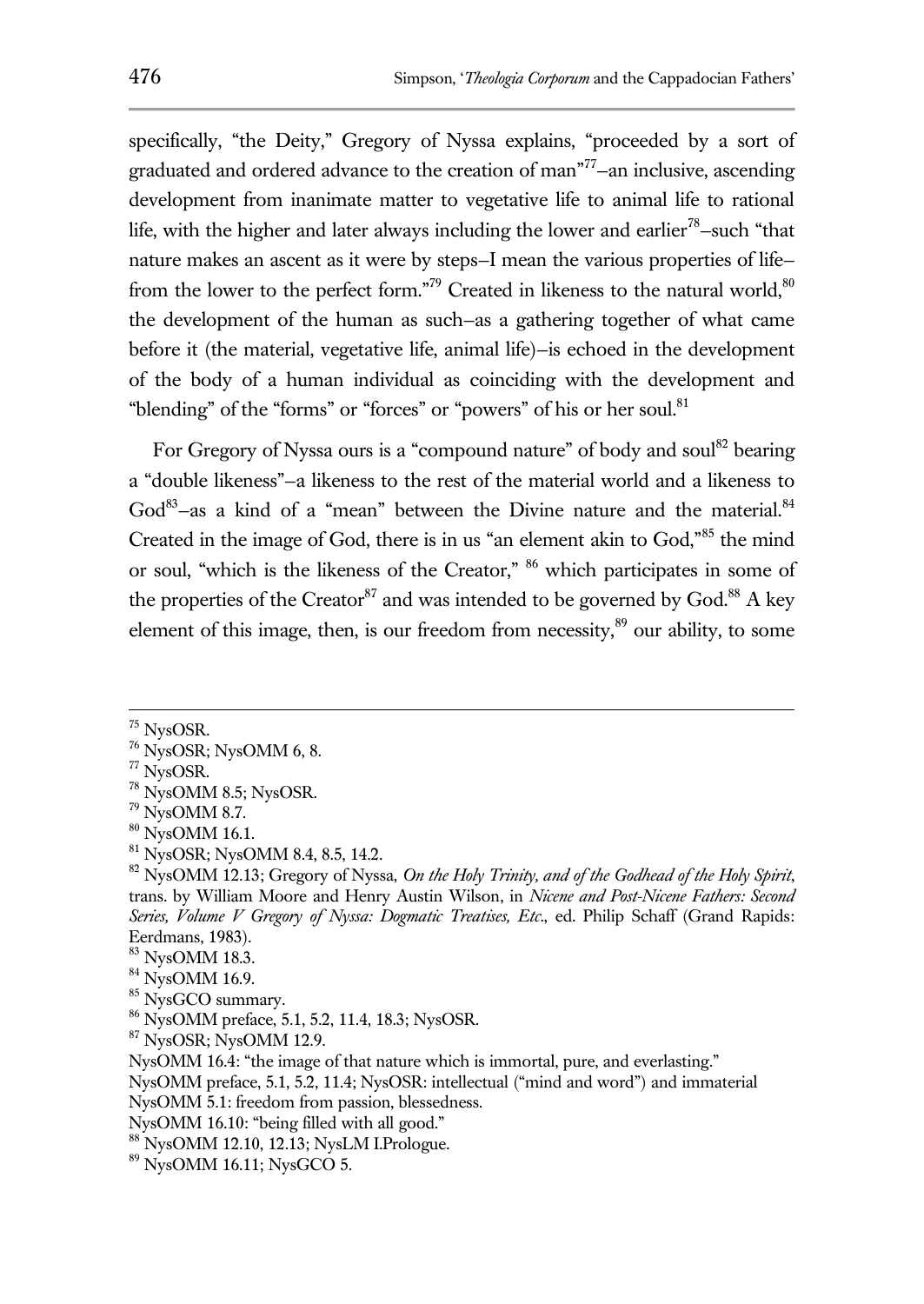degree, to "giv[e] birth to ourselves by our own free choice."<sup>90</sup> Yet this mind or reason or soul is attached to the body "in some inexplicable and incomprehensible way, and coming into contact with it, is to be regarded as both in it and around it<sup>"91</sup> and so governs and "holds the reins...of the body"<sup>92</sup> and is "expressed in the substratum."<sup>93</sup> As such, the human being is "a little world"<sup>94</sup>including and uniting inanimate matter, nutritive/vegetative life, sensitive/animal life, and divine rational life.<sup>95</sup> Beyond humanity's initial appearance in the world as made in the image of God, we are now "truly…like the beasts" receiving in our "nature the present mode of transient generation"<sup>96</sup>-in brief, we, body and soul, are born, with neither preexisting the other.<sup>97</sup>

Human being's purpose—as "human," of the earth, and made in the image of God—is enjoyment. We are created to behold and to know the wonders and the beauty of the good things of earth and of God.<sup>98</sup> We are made to rejoice in the bringing together in and through ourselves (but not ourselves alone) of the Creator and the creation as a whole (more on this later).<sup>99</sup> Existing in the midst of the corporeal, human life is in constant motion $100$ -it is to be a progression, a consistency of motion $101$  ordered by desire as an intrinsic orientation toward the good, the beautiful,<sup>102</sup> and the enjoyment of God.<sup>103</sup> This oriented progression follows a natural law in us not altogether unlike that which is in nature.<sup>104</sup> This

<sup>&</sup>lt;sup>90</sup> NysLM II.Birth and Childhood.

<sup>&</sup>lt;sup>91</sup> NysOMM 15.3; See NysOSR; NysGCO 11; BasHex 6.11.

NysOMM 15.3: "neither implanted in it nor enfolded with it, but in a way which we cannot speak or think, except so far as this, that while the nature prospers according to its own order, the mind is also operative; but if any misfortune befalls the former, the movement of the intellect halts correspondingly."

<sup>92</sup> Gregory of Nyssa, On Virginity, trans. William Moore and Henry Austin Wilson, in *Nicene and Post-Nicene Fathers: Second Series, Volume V Gregory of Nyssa: Dogmatic Treatises, Etc*., ed. Philip Schaff (Grand Rapids: Eerdmans, 1983), 22 (hereafter NysOV); NysOMM 12.13.

<sup>93</sup> NysOMM 30.30.

<sup>&</sup>lt;sup>94</sup> NysOSR; Gregory of Nazianzus, The Second Theological Oration, Oration 28.22.

<sup>&</sup>lt;sup>95</sup> NysOMM 8.5.

<sup>&</sup>lt;sup>96</sup> NysOMM 17.5.

<sup>&</sup>lt;sup>97</sup> NysOMM 27.9, 29.3, 29.8.

<sup>98</sup> NysOMM 2.1, 2.2; NysGCO 6, 8.

 $99$  NysGCO 6.

 $100$  NysOMM 13.1.

 $101$  NysOSR.

<sup>&</sup>lt;sup>102</sup> NysOV intro; NysGCO 21; NysLM II.Eternal Progress.

<sup>103</sup> BasHex 6.1, 9.2, 9.6; NysOV 18; NysOMM 21.2.

 $104$  BasHex 7.5.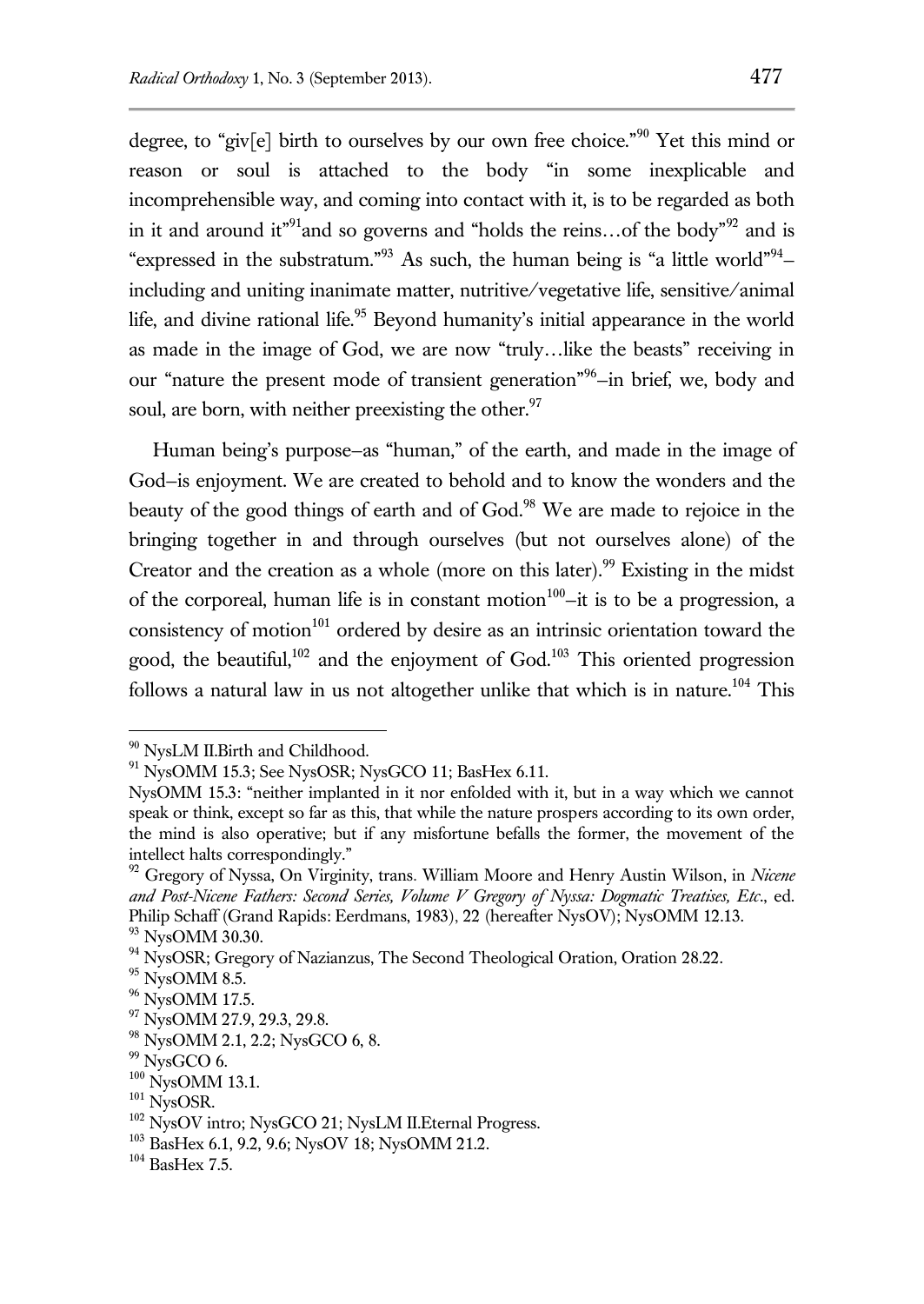virtuous path, the habit of proper progression, is one of moderation—not utter abstinence from the corporeal and the corporal enjoyment thereof, but a sober habit of temperance, of controlling and setting limits on one's desire for finite things. $105$ 

The problem is that we stray from this virtuous proper ordering, creating disorder by subordinating our desire for God to an inordinate attachment to corporeal things and so not being true to our being-between.<sup>106</sup> It is with this inordinate attachment that "passion"—not as mutability itself but as "a diseased condition of the will"-enters into human life.<sup>107</sup> "For," as Gregory of Nyssa writes, "those qualities with which brute life was armed for self-preservation, when transferred to human life, became passions"; what is fitting for one order may not be for another—e.g., it is not fitting for a seed to act as something immaterial (denying the lower order), nor is it fitting for it to act as a something merely material, say a rock (denying that it is of a higher order).<sup>108</sup> The problem of the inversion of order,<sup>109</sup> of the "retrocession of the soul from the beautiful,"<sup>110</sup> is in the will<sup>111</sup> which "makes choice of the worse in preference to the better."<sup>112</sup> Vice arises not from the corporal itself but from "the evil husbandry of the mind."<sup>113</sup> It is with the mind's inordinate attachment to and abuse of the material<sup>114</sup> that it falls into an habitual, indeed vicious, "groove,"<sup>115</sup> into the "fetters"<sup>116</sup> of a "habit of affection…towards this earthiness,"<sup>117</sup> and is so "dragged down."<sup>118</sup> This habitual inordinate attachment to physical pleasure "makes men

BasHex 9.4: "Virtues exist in us also by nature, and the soul has affinity with them not by education, but by nature herself. We do not need lessons to hate illness, but by ourselves we repel what afflicts us, the soul has no need of a master to teach us to avoid vice."

<sup>105</sup> NysOV 8, 9, 16, 18, 20-23; NysOMM 18.5; NysLM II.The Royal Way.

<sup>106</sup> BasOHS 9; BasHex 9.2; NysOV 18; NysLM I.History of Moses, II.The Death of the Firstborn; Gregory of Nazianzus, *The First Theological Oration*, Oration 27.7.

<sup>&</sup>lt;sup>107</sup> NysAE 6.3; NysLM II. The Burning Bush.

<sup>108</sup> NysOMM 18.2; NysOSR.

<sup>109</sup> NysOMM 18.3.

 $110$  NysGCO 5.

<sup>111</sup> NysOV 12-13; NysOSR; NysAE 2.13.

 $112$  NysGCO 5.

<sup>113</sup> NysOMM 18.4. See Gregory of Nazianzus*, The First Letter to Cledonius*, Letter 101.9-10.

<sup>114</sup> NysOSR.

 $115$  NysOV 23.

 $116$  NysOV 4.

<sup>117</sup> NysOSR.

<sup>118</sup> NysOV 5, 8, 10, 11, 21, 23; NysOSR.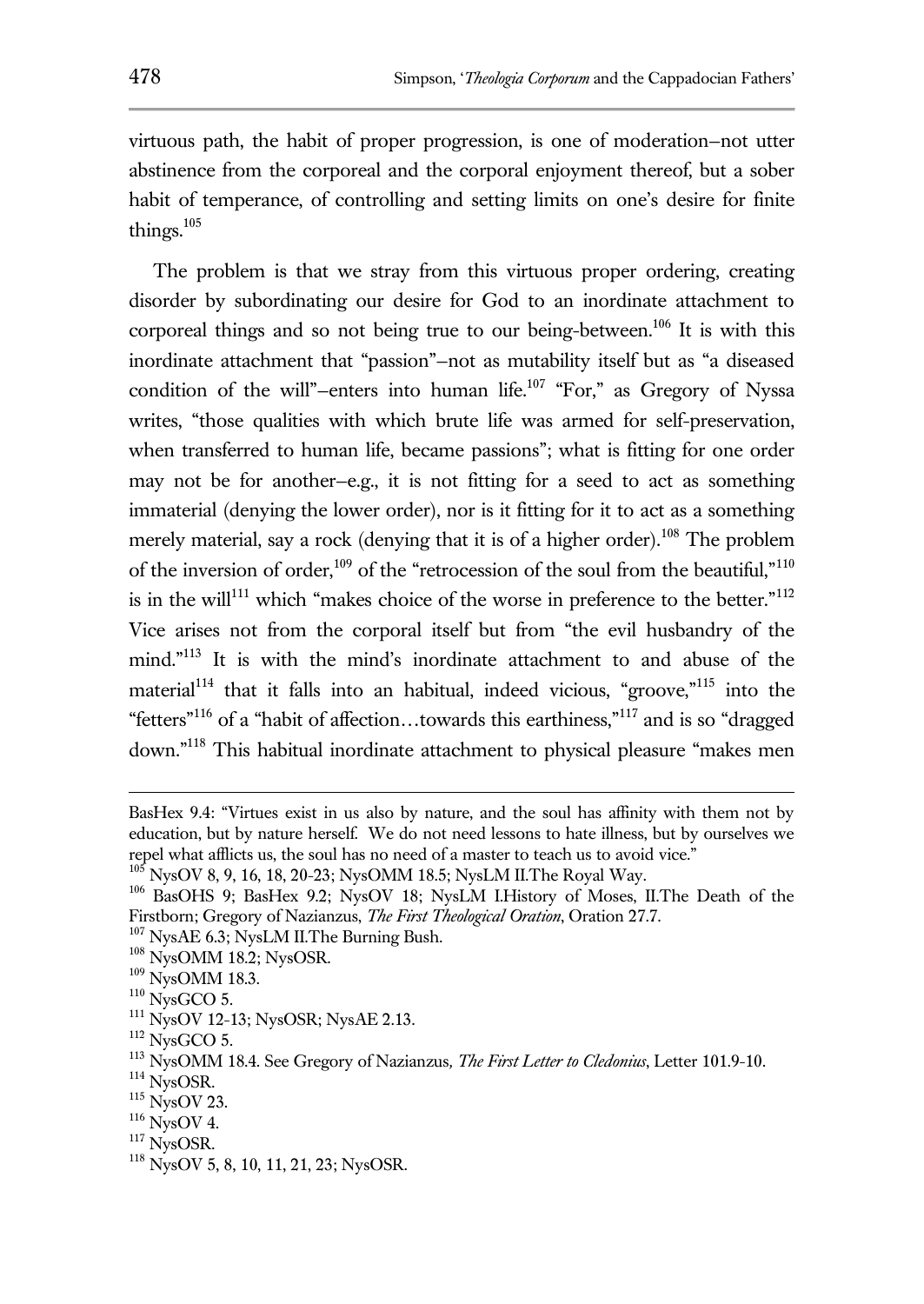beasts," makes "them forget their human nature,"<sup>119</sup> such that "the carnal man" is the one who forgets anything above his animal nature<sup>120</sup> and is likened to material "accretions" and "excrescences" of sin hardened upon the divine image of our soul.<sup>121</sup> This condition of sin, in brief, leads to the aberration of the division of human nature in death—the alien departure of the soul and the decomposition and dissolution of the body.<sup>122</sup>

### **The Corporate Body**

The human body, for the Cappodocian Fathers, exhibits a fundamental dependence upon the world around it—it has a "poverty [that] requires external aid for its own subsistence."<sup>123</sup> But, due to our rational nature, we are not only in *need* of what is other than ourselves (air, food, etc.), we are also able to use what is other as tools, as extensions of ourselves.<sup>124</sup> As the corporeal is the substratum for the corporal (for the human body), so is the human body the substratum for the corporate, for the social body. With our mouths we make speech.<sup>125</sup> With our hands we "speak by writing."<sup>126</sup> In language our rational powers extend beyond ourselves, "produc[ing] the music of reason by means of our instrumental construction."<sup>127</sup> Within our mutable and finite namings and significations,<sup>128</sup> God remains a mystery to us.<sup>129</sup> However, the Divine mysteries are delivered to us through "the loving dispensation of the Holy Spirit," who condescends to our limited and mutable significations, "convey[ing] its

<sup>&</sup>lt;sup>119</sup> NysLM II.Balaam.

 $120$  BasOHS 22.

<sup>121</sup> NysOV 12; NysOSR; NysGCO 8.

<sup>&</sup>lt;sup>122</sup> NysOSR; NysGCO 8; NysGCO 16; NysLM II.Eternal Progress.

<sup>&</sup>lt;sup>123</sup> NysOMM 39.13. NysOMM 30.18: "Our nature is poor and in need of supplies for its own maintenance from all quarters."

<sup>124</sup> NysOMM 7.2-3.

<sup>&</sup>lt;sup>125</sup> NysOMM 8.8, 9.1-3.

<sup>126</sup> NysOMM 8.2.

<sup>&</sup>lt;sup>127</sup> NysOMM 10.1.

<sup>&</sup>lt;sup>128</sup> NysNTG; NysAE 7.4.

<sup>129</sup> Gregory of Nazianzus, *The Second Theological Oration*, Oration 28.4, 28.11; Gregory of Nazianzus, *The Fourth Theological Oration*, Oration 30.17; Gregory of Nazianzus, *The Fifth Theological Oration*, Oration 31.31, 31.33; NysNTG; NysAE 2.3, 7.4, 10.1; NysLM I.History of Moses; NysLM II.The Departure from Egypt; NysLM II.The Darkness.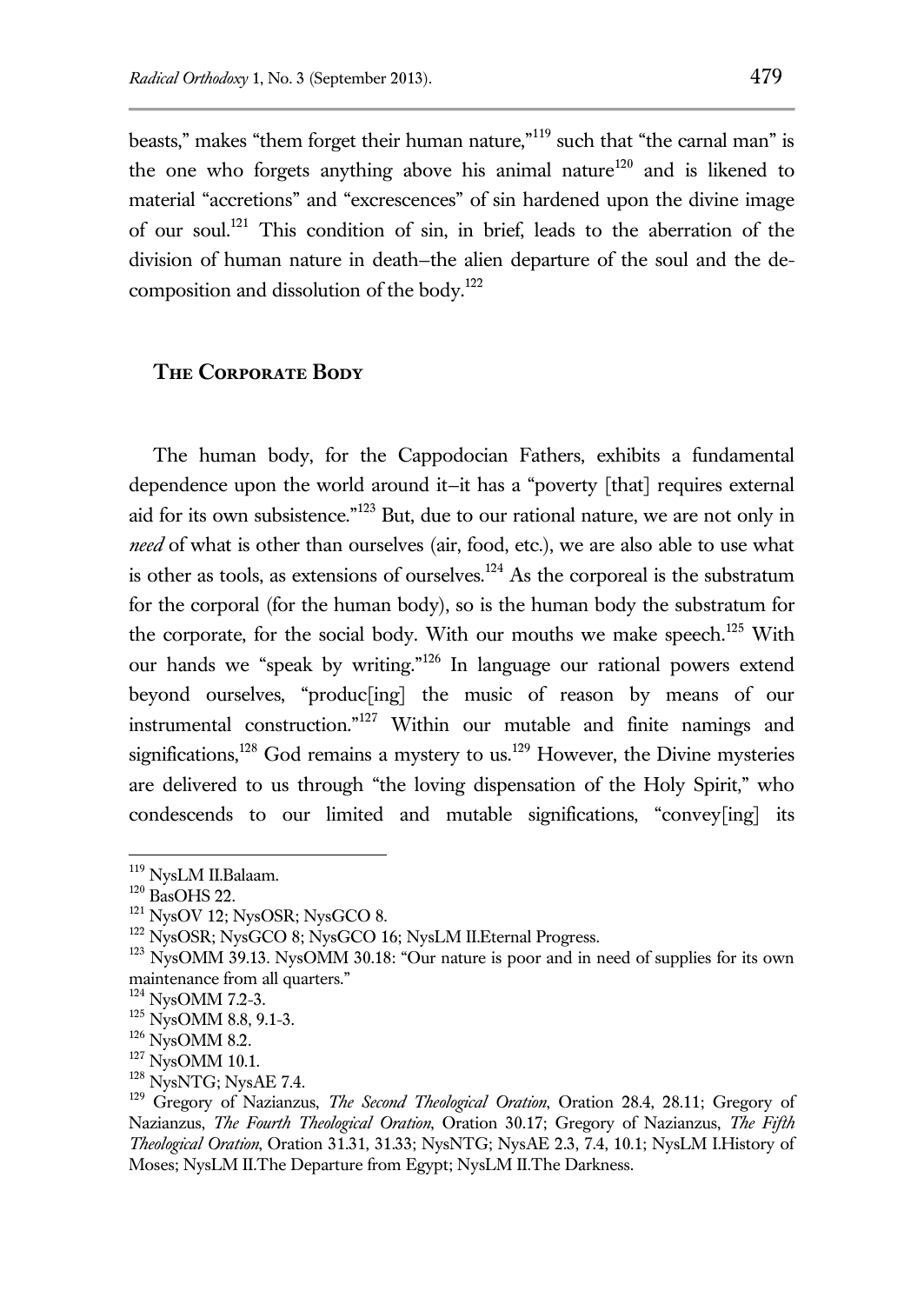instruction on those matters which transcend language by means of what is within our capacity…turning its teaching to what we can easily perceive, it describes by terms well worn in human use."<sup>130</sup> This revelation has then been passed down in linguistic signs, with its developing understandings and experiences, through the corporate body of the church—where its individual, corporal members come and go like corporeal atoms—in the tradition of the church.<sup>131</sup> Part of this tradition is the memory of living examples of the saints as embodied interpretations of the Gospel for us to imitate.<sup>132</sup> Living thusly, the church dwells within the Spirit as the church is indwelt by the Spirit, $133$  effecting a unified, spiritual and corporate body—both in the present and throughout history.<sup>134</sup> As the central message of "what we are taught and learn from the Revelation of the truth" in the Church, enabled by the Holy Spirit, $135$  is "that God in the beginning made man and saved him when he had fallen<sup>"136</sup>-to that we now turn.

# **The Corporal and the Corporeal: Incarnation, Theosis, and Apokatastasis**

Through belief and baptism<sup>137</sup>-itself material, bodily and social (one does not baptize oneself, after all)—we are quickened, regenerated, given life through the Spirit, $138$  and enter into the mystery of Christ. $139$  Central to the Christian confession of the triune God is the mystery that the Divine Son, in a manner

 $130$  NysAE 8.4.

<sup>131</sup> BasOHS 7, 29; NysOV 23; NysNTG; NysAE 1.13,

<sup>132</sup> NysOV intro, 23-24; NysOMM 18.7; NysGCO 18; NysLM I.Prologue, II.The Meeting with Aaron, II.Conclusion.

<sup>133</sup> BasOHS 4, 26.

<sup>134</sup> BasOHS 16, 26.

<sup>&</sup>lt;sup>135</sup> NysOHSafM.

 $136$  NysGCO 8.

<sup>137</sup> BasOHS 12.

<sup>&</sup>lt;sup>138</sup> BasOHS 10, 15; NysOHSafM.

 $139$  NysGCO 35.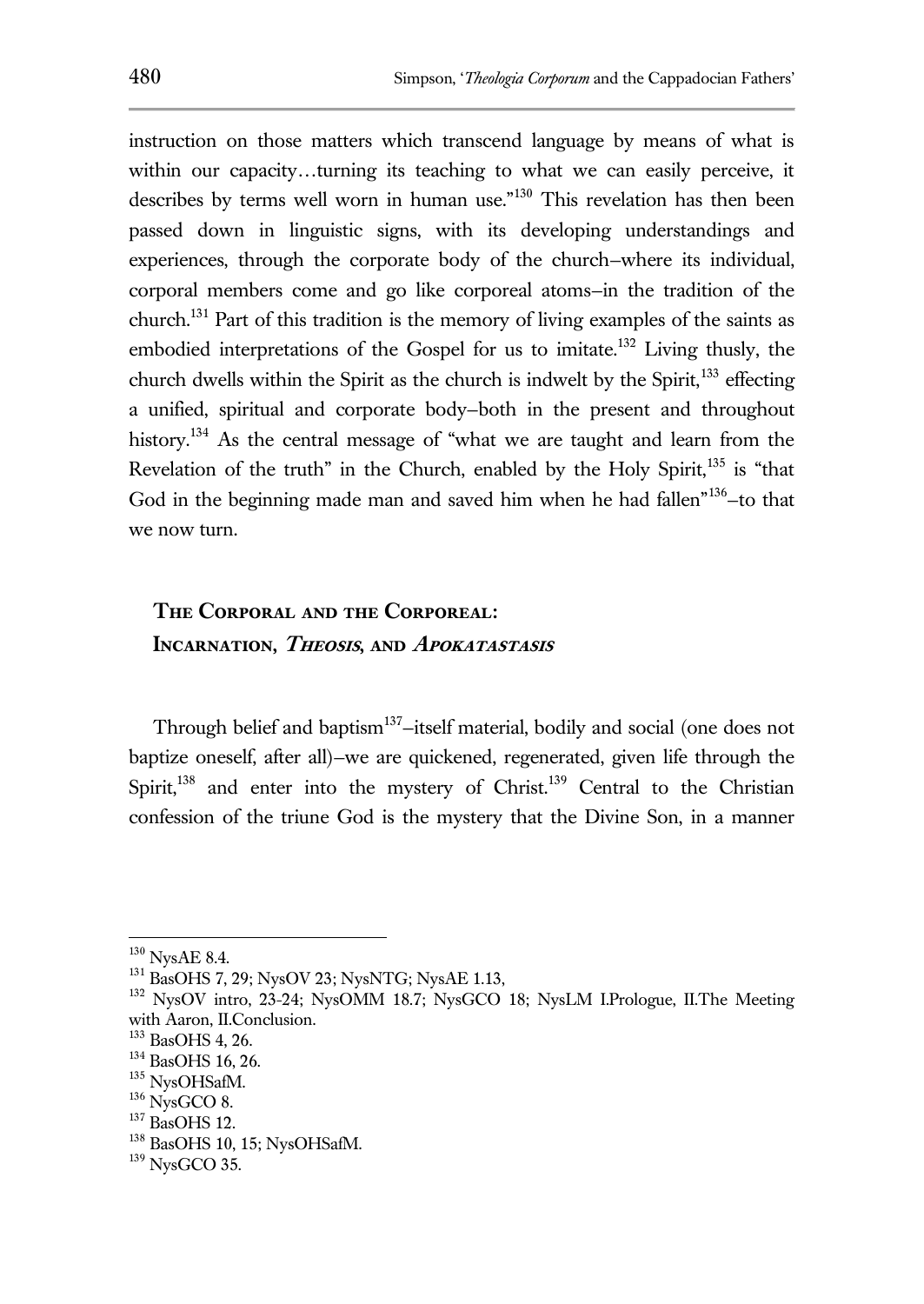beyond our comprehension, $140$  became incarnate, $141$  taking on the whole of our human nature<sup>142</sup> –remaining "what he was" and assuming "what he was not,"<sup>143</sup> he became our "companion."<sup>144</sup> In his resurrection from the dead the Incarnate Christ reunites and knits together "by the cement of His Divine power"<sup>145</sup> the body and soul that were divided by sin and death. As Gregory of Nyssa writes, "in the suffering of His human nature the Godhead fulfilled the dispensation for our benefit by severing the soul for a season from the body, yet without being Itself separated from either of those elements to which it was once for all united, and by joining again the elements which had been thus parted"<sup>146</sup> "into an indissoluble union through a mutual incorporation."<sup>147</sup> Gregory of Nyssa, in *On the Soul and Resurrection*, observes that after death "the soul exists [diffused] in the actual atoms which she has once animated," $148$  and in the general resurrection, "dissolution in death [is] repaired," in that "the identical atoms (belonging to each soul) reassembl[e] together in the same order as before<sup>"149</sup> and yet "reconstituted" and "reformed anew after the original pattern"<sup>150</sup>-that "the whole human being fallen under sin might be fashioned anew."<sup>151</sup> Furthermore, in the one Body of Christ, the "little leaven assimilates to itself the whole lump" "vivify[ing] the whole of mankind"<sup>152</sup>-we are made "divine by the power of his incarnate manhood,"<sup>153</sup> in that our human nature is "assumed" and "united with

<sup>140</sup> NysAE 5.3-4; NysGCO 10. Gregory of Nazianzus, *The Third Theological Oration*, Oration 29.19. This is an ineffability akin to that regarding the creation of the world and human nature. See NysGCO 11.

<sup>141</sup> Gregory of Nazianzus, *The Third Theological Oration*, Oration 29.18; Gregory of Nazianzus, *The First Letter to Cledonius*, Letter 101.4.

<sup>&</sup>lt;sup>142</sup> NysAE 2.13.

<sup>143</sup> Gregory of Nazianzus, *The Third Theological Oration*, Oration 29.19.

<sup>144</sup> Gregory of Nazianzus, *The Fourth Theological Oration*, Oration 30.13.

 $145$  NysGCO 16.

<sup>&</sup>lt;sup>146</sup> NysAE 2.13; NysGCO 35; NysLM II.The Heavenly Tabernacle.

 $147$  NysGCO 16.

<sup>&</sup>lt;sup>148</sup> NysOSR: The soul "diffuses herself along with those which belong to herself when they are being mingled with their kindred dust, and suffers no exhaustion in keeping up with the whole number of them when they stream back into the universe, but remains with them, no matter in what direction or in what fashion Nature may arrange them."

<sup>149</sup> NysOSR; NysOMM 27.2.

<sup>150</sup> NysGCO 8; NysOSR; NysOMM 17.2.

<sup>151</sup> Gregory of Nazianzus, *The First Letter to Cledonius*, Letter 101.4.

<sup>152</sup> NysGCO 36-37.

<sup>153</sup> Gregory of Nazianzus, *The Fourth Theological Oration*, Oration 30.14.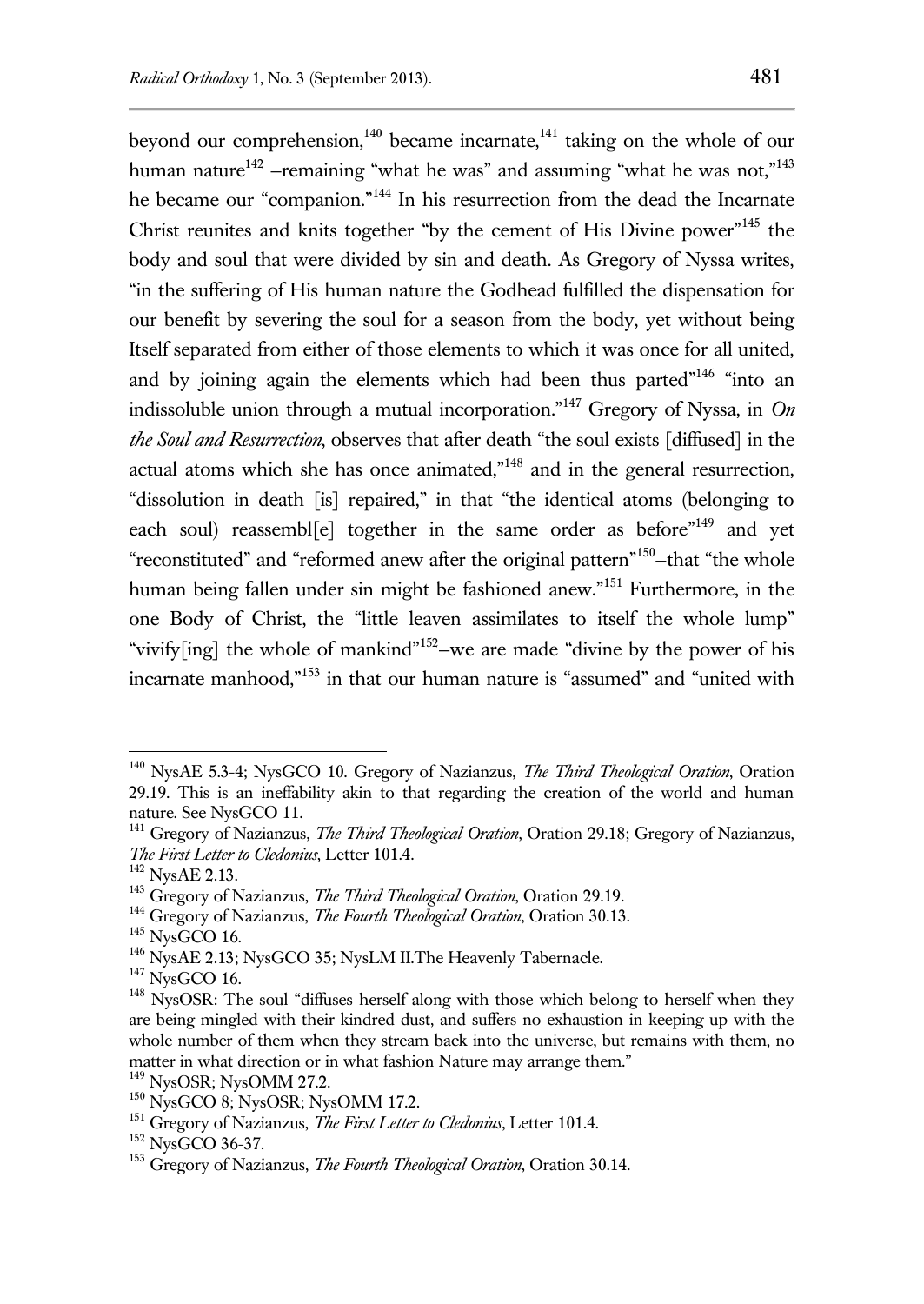God"<sup>154</sup>-as "He was transfused throughout our nature, in order that our nature might by this transfusion of the Divine become itself divine, rescued as it was from death."<sup>155</sup> With the Spirit's vivifying presence as the "Supplier of life,"<sup>156</sup> "quicken[ing] together with God, who produces and preserves all things alive, and together with the Son, who gives life,"<sup>157</sup> we look to be "united to the deity in body and in soul,"<sup>158</sup> to be "partakers of His glory,"<sup>159</sup> "made bright and luminous himself in the communion of the real Light"<sup>160</sup>-to be made like God.<sup>161</sup>

In Christ's "own body" our human nature receives "the principle of the resurrection, raising as He did by His power along with Himself the whole man….[T]he resurrection principle of this Member, as though the whole of mankind was a single living being, passes through the entire race, being imparted from the Member to the whole by virtue of the continuity and oneness of the nature."<sup>162</sup> As, for Gregory of Nyssa, the union of man and God in Christ brings about our divinization, so the union of the material (the corporeal) in man is united to God in the Incarnation and Resurrection of Christ—"that God, taking dust of the ground, formed the man, and by an inspiration from Himself He planted life in the work of His hand, that thus the earthy might be raised up to the Divine, and so one certain grace of equal value might pervade the whole creation, the lower nature being mingled with the supramundane."<sup>163</sup> In the Apokatastasis, the restoration of all things, the Power that created all things from nothing will transform the universe,  $164$  and will restore all things, and nothing will be "left without its portion of the Divine fellowship"<sup>165</sup> and "God will be all in all." $166$ 

<sup>154</sup> Gregory of Nazianzus, *The First Letter to Cledonius*, Letter 101.5.

 $^{155}\,$  NysGCO 25.

<sup>156</sup> BasOHS 9.

<sup>157</sup> BasOHS 24. See Gregory of Nazianzus, *The Fifth Theological Oration*, Oration 31.28.

<sup>158</sup> NysAE 2.13.

 $159$  NysOV 1.

<sup>160</sup> NysOV 11.

<sup>161</sup> Gregory of Nazianzus, *The Fourth Theological Oration*, Oration 30.6.

<sup>&</sup>lt;sup>162</sup> NysGCO 32; NysOMM 22.5.

 $163$  NysGCO 6.

<sup>164</sup> NysOMM 23.5, 24.3; BasHex 5.10.

 $165$  NysGCO 6.

<sup>166</sup> Gregory of Nazianzus, *The Fourth Theological Oration*, Oration 30.6.